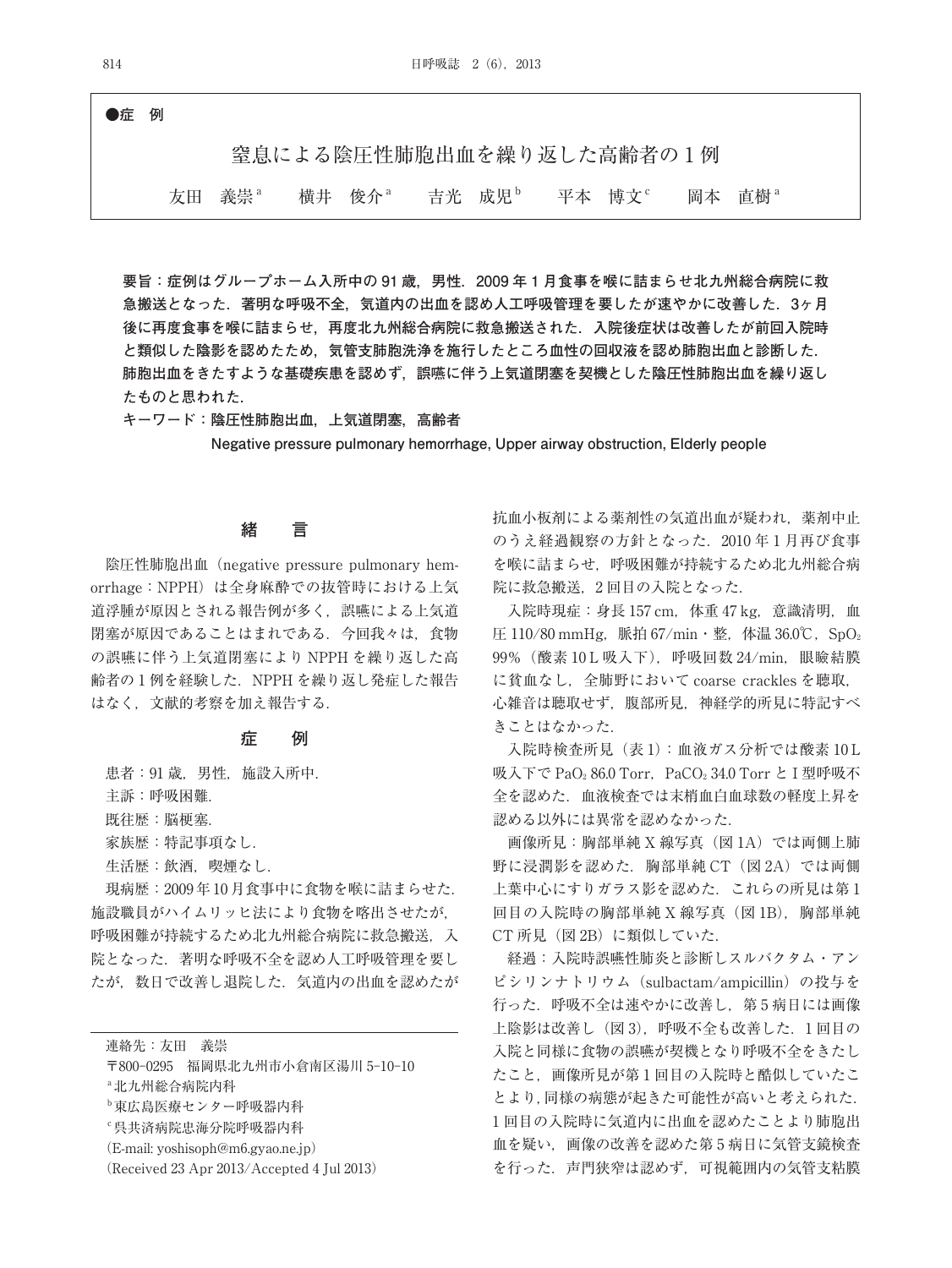| Hematology  |                              | Biochemistry |                                 | Serology                                     |                                 |
|-------------|------------------------------|--------------|---------------------------------|----------------------------------------------|---------------------------------|
| <b>WBC</b>  | $9.5 \times 10^{3} / \mu$ l  | TP           | $7.4 \text{ g}/\text{d}l$       | <b>CRP</b>                                   | $0.2 \,\mathrm{mg}/\mathrm{dl}$ |
| Neu         | 55.4%                        | Alb          | $3.7$ g/dl                      | RF                                           | $24.9$ IU/ml                    |
| Eo          | 2.8%                         | <b>BUN</b>   | $17.3 \,\mathrm{mg/dl}$         | IgG                                          | $1.473 \,\mathrm{mg/dl}$        |
| <b>Baso</b> | $0.4\%$                      | Cre          | $0.7 \,\mathrm{mg}/\mathrm{dl}$ | IgA                                          | $342 \,\mathrm{mg/dl}$          |
| Mono        | 4.4%                         | Na           | $142 \,\mathrm{mEq/L}$          | IgM                                          | $64 \,\mathrm{mg}/\mathrm{dl}$  |
| Lym         | 37%                          | Κ            | $4.4 \text{ mEq/L}$             | ANA                                          | $\leq$ $\times$ 40              |
| <b>RBC</b>  | $507 \times 10^{4} / \mu$ l  | C1           | $103 \text{ mEq/L}$             | Anti-DNA Ab                                  | $12$ IU/ml                      |
| Hb          | $14.1$ g/dl                  | T-bil        | $0.41 \,\mathrm{mg/dl}$         | PR3-ANCA                                     | $<$ 10 EU                       |
| Ht          | 43.5%                        | AST          | 38 IU/L                         | MPO-ANCA                                     | $<$ 10 EU                       |
| Plt         | $18.7 \times 10^{4} / \mu$ l | ALT          | $28$ IU/L                       | Anti-GBM Ab                                  | $<$ 10 EU                       |
|             |                              | LDH          | 201 IU/L                        |                                              |                                 |
| Coagulation |                              | Glu          | $156 \,\mathrm{mg}/\mathrm{dl}$ | Arterial blood gas $(O_2 10 L \text{ mask})$ |                                 |
| <b>PT</b>   | 13.7 s                       |              |                                 | pН                                           | 7.370                           |
| <b>INR</b>  | 1.09                         |              |                                 | PaO <sub>2</sub>                             | $86.0 \text{ mmHg}$             |
| APTT        | $30.1$ s                     |              |                                 | PaCO <sub>2</sub>                            | $34.0 \text{ mmHg}$             |
|             |                              |              |                                 | HCO <sub>3</sub>                             | $19.0 \text{ mmol/L}$           |
|             |                              |              |                                 | BE                                           | $-5.0$ mmol/L                   |

**表 1** 入院時検査所見



図1 (A) 第1回目入院時(2009年)の胸部単純 X 線写真. 両側上中肺野に浸潤影およびすり ガラス影を認める. (B) 第2回目入院時(2010年)の胸部単純 X 線写真. 第1回目入院時と 類似した両側上中肺野の浸潤影を認める.

には異常なく,血液および喀痰の付着も認めなかった. 右 B4 より行った気管支肺胞洗浄(細胞数:14.0×10<sup>5</sup>/ ml,分画:組織球 80%,好中球 20%,培養:陰性,細 胞診:class I,肺胞マクロファージのヘモジデリン貪食 像なし)では,徐々に血性を呈し,肺胞出血と診断した.

第1回目の入院時より抗血小板剤は中止しており、そ の他出血傾向を惹起するような薬剤の服用歴はなく、血 液検査で抗好中球細胞質抗体(ANCA),抗糸球体基底 膜抗体陰性であり,肺胞出血をきたすような基礎疾患を 認めなかった.食物の誤嚥後に発症しているというエピ ソードより,誤嚥に伴う上気道閉塞による NPPH を繰 り返し発症したと思われた. 全身状態の改善を認め第7 病日に退院した. その後外来で経過観察中であるが、肺 胞出血の再発なく経過している.

### **考 察**

気管チューブ抜去後の喉頭痙攣など,急激な上気道閉 塞の解除後に陰圧性肺水腫(negative pressure pulmonary edema: NPPE) を発症する例は多数の報告があ る<sup>1)~4)</sup>. 一方で肺胞出血を生じる例,NPPH は数例の報 告を認めるのみである $5^{\circ}$ ~14).NPPH の発症機序は, NPPE と同様に上気道の閉塞による胸腔内圧の著明な低下から 肺毛細管周囲圧の低下, 肺毛細管透過性亢進を生じる説<sup>2)</sup>, 静脈還流増加に伴い肺毛細管血液量増加を生じる説 $^4$ が 考えられ,さらに陰圧の程度が大きい場合には肺毛細管 壁が機械的損傷を受けることによって破綻し出血をきた す. stress failure によって肺胞出血を生じると考えられ ている5. NPPE でも血性分泌物を呈することがあるが,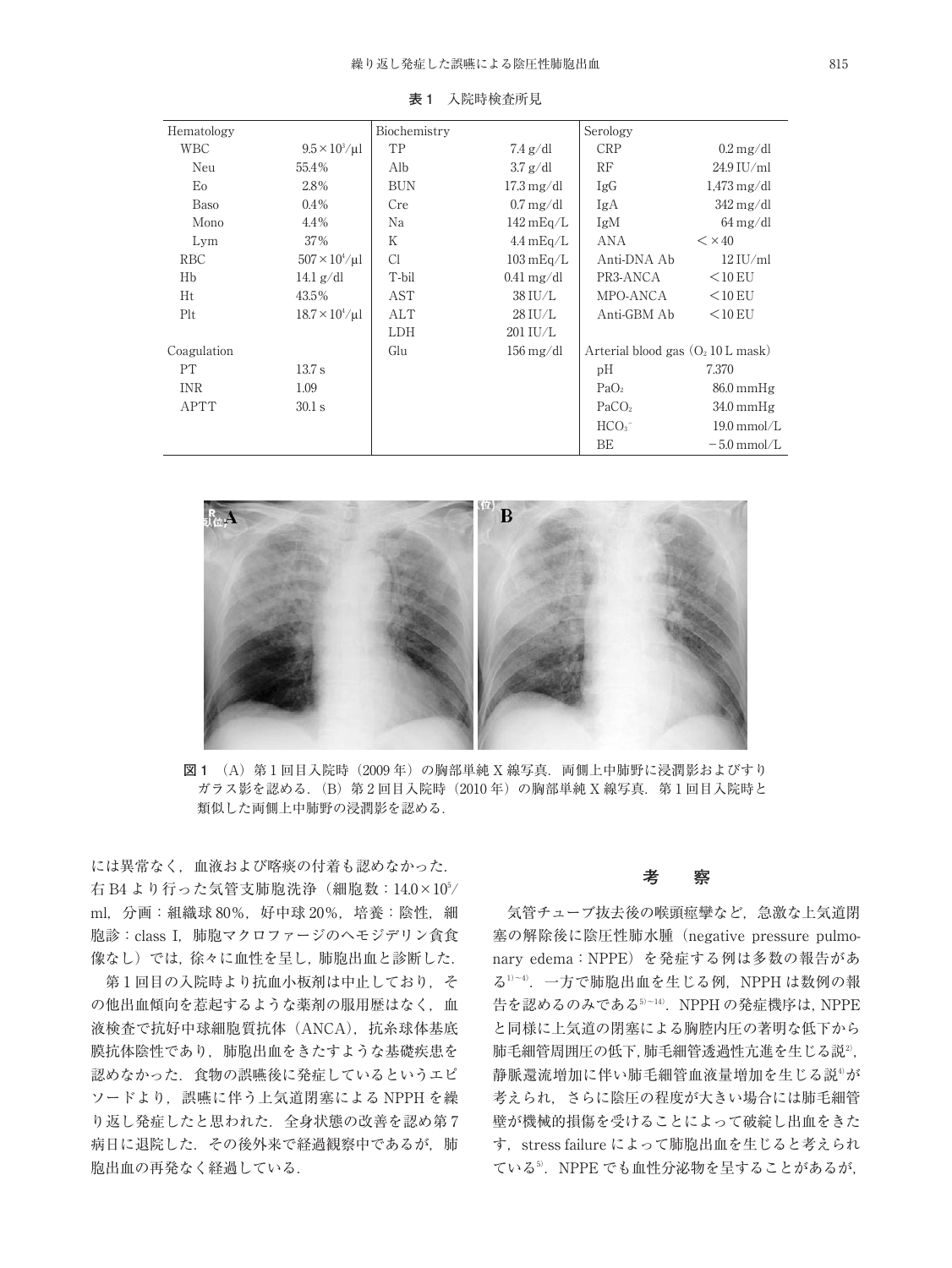

**図 2** (A)第 1 回目入院時(2009 年)の胸部単純 CT.両側上葉に気管支透亮像を伴う浸潤影 を認める. (B) 第2回目入院時 (2010年)の胸部単純 CT. 第1回目入院時と類似した両側 上葉の気管支透亮像を伴う浸潤影を認める.



**図 3** 第 5 病日の胸部単純 X 線写真.浸潤影の改善を認 める.

1 回目の入院時に気道内に血液の付着を認めたこと, NPPH 発症翌日の貧血進行を認めたこと(入院時ヘモグ ロビン 14.1 g/dl, 翌日 11.7 g/dl) より NPPE ではなく NPPH として矛盾はないものと思われた.

これまで NPPH をきたした例の多くは 20~40 歳代の 比較的若年者であり,胸郭コンプライアンスが高く胸腔 内陰圧の変動がより顕著になることが原因とされている4). 本症例のような通常の体格の高齢者で NPPH を発症し た理由として,若年者のような強い吸気努力を起こすよ うな筋力を持つ可能性は低く,加齢による毛細血管の希 弱性,窒息時の喉頭痙攣をきたした可能性が考えられた. NPPH の原因としては気管チューブ抜去後の喉頭痙攣が

大部分であり,食物の誤嚥による NPPH は検索した限り では 3 例のみ12)~14) であった.

また本症例で興味深いのは NPPH を繰り返したこと である.NPPH の多くは特殊な状況下で発症しており, 同様の状況が 2 度起きることは非常にまれであるため NPPH が繰り返し発症する病態であるかを検討すること は困難である.しかしながら嚥下障害を伴う患者におい て誤嚥による上気道閉塞が原因である場合は,同様の事 象が起こる可能性がある.これまでに気管チューブ抜去 後に NPPE を繰り返した症例が 1 例のみ報告されてい るが15) ,NPPHを繰り返した例は検索した限り認めなかっ た.

NPPH は発症より 24 時間以内に改善するため一般的 に予後は良好であり. 死亡例の報告は認めない. しかし ながら重度の低酸素血症をきたすため陽圧換気が必要に なることが多い5^8).本症例においても1回目の入院時 には人工呼吸管理を要したが,2 回目の入院時には酸素 投与および抗菌薬の投与で速やかに改善した.1 回目の 入院時には口腔内への出血量も多量であったことより, 出血量の程度が呼吸不全の程度に影響していると思われ た.

以上,誤嚥による NPPH を繰り返した 1 例を経験した. 誤嚥による NPPH は認知されているとはいいがたく, 本症例においても 1 回目の入院時には鑑別疾患として考 えられることがなかった.高齢者の誤嚥例で胸部異常陰 影を認める場合,肺炎だけではなく NPPH を鑑別に挙 げる必要があると思われた.